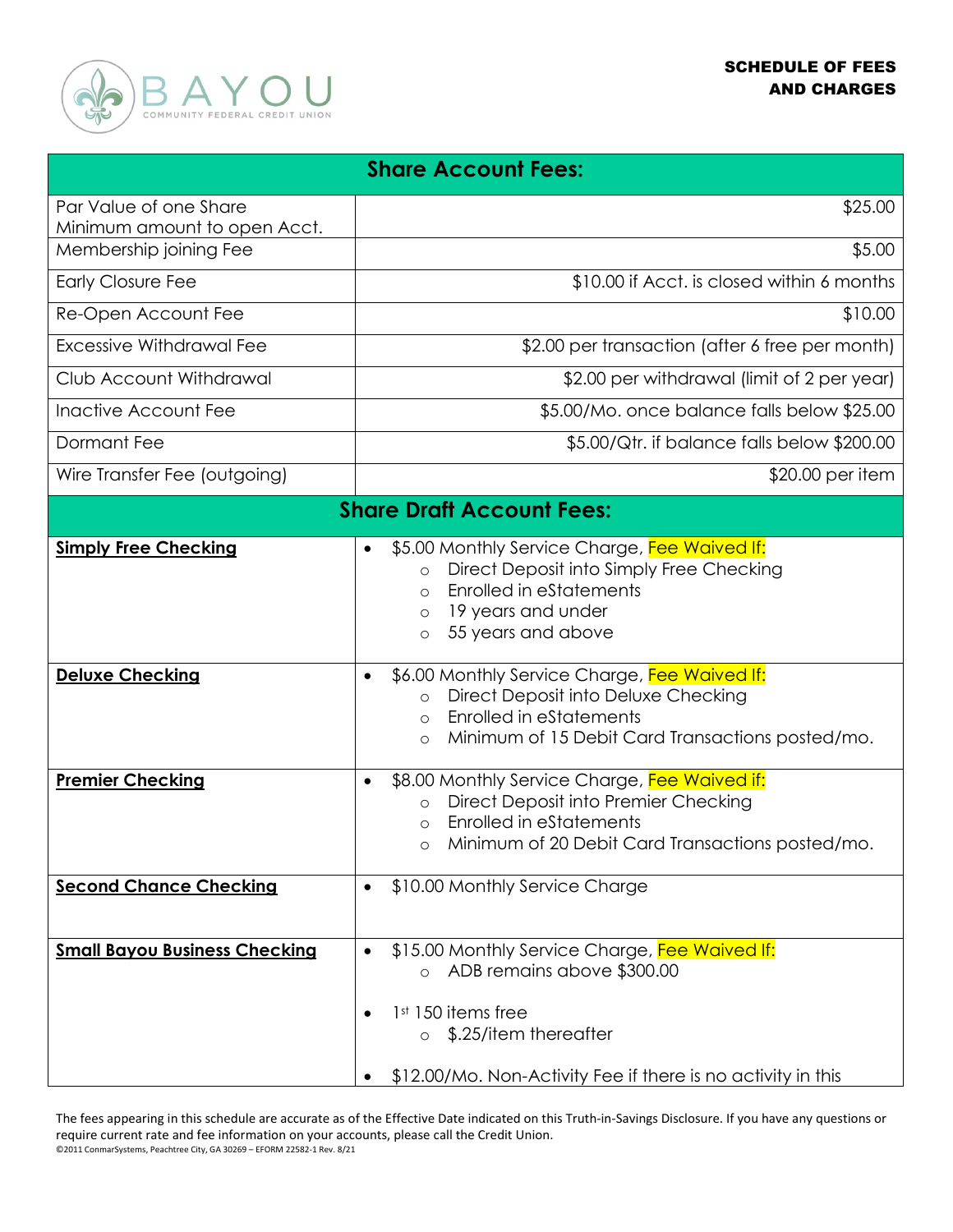|                                                                                                                                                     | account for the month                                                                                                                                                                                                                                                                                                                                                                                                                                                                                                                                            |  |
|-----------------------------------------------------------------------------------------------------------------------------------------------------|------------------------------------------------------------------------------------------------------------------------------------------------------------------------------------------------------------------------------------------------------------------------------------------------------------------------------------------------------------------------------------------------------------------------------------------------------------------------------------------------------------------------------------------------------------------|--|
|                                                                                                                                                     | <b>Excessive Transactions:</b><br>$\bullet$<br>\$2,500.00 Cash deposited each month<br>$\circ$<br>\$.002/\$1.00 thereafter<br>25 rolls of coins deposited each month<br>$\circ$<br>\$.10/roll thereafter<br>o 3% of the amount of UNROLLED coins deposited<br>\$1,500.00 Cash out available per month<br>\$.002/\$1.00 thereafter<br>o 5 rolls of coins available per month<br>\$.10/roll thereafter                                                                                                                                                             |  |
| <b>Big Bayou Business Checking</b>                                                                                                                  | \$20.00 Monthly Service Charge, Fee Waived If:<br>o ADB remains above \$5,000.00                                                                                                                                                                                                                                                                                                                                                                                                                                                                                 |  |
|                                                                                                                                                     | 1 <sup>st</sup> 300 items free<br>\$.30/item thereafter<br>$\circ$<br>\$18.00/Mo. Non-Activity Fee if there is no activity in this<br>account for the month<br><b>Excessive Transactions:</b><br>\$5,000.00 Cash deposited each month<br>$\circ$<br>\$.002/\$1.00 thereafter<br>50 rolls of coins deposited each month<br>\$.10/roll thereafter<br>o 3% of the amount of UNROLLED coins deposited<br>\$3,000.00 Cash out available per month<br>$\circ$<br>\$.002/\$1.00 thereafter<br>10 rolls of coins available per month<br>$\circ$<br>\$.10/roll thereafter |  |
| <b>NSF Fees:</b>                                                                                                                                    |                                                                                                                                                                                                                                                                                                                                                                                                                                                                                                                                                                  |  |
| ACH, Debit Card or Checks:                                                                                                                          | \$28.00 Per Item                                                                                                                                                                                                                                                                                                                                                                                                                                                                                                                                                 |  |
| Any item which tries to clear your<br>account and funds are not<br>available, we charge per item<br>whether items are<br>PAID or<br><b>RETURNED</b> |                                                                                                                                                                                                                                                                                                                                                                                                                                                                                                                                                                  |  |
|                                                                                                                                                     | <b>Share Draft Fees:</b>                                                                                                                                                                                                                                                                                                                                                                                                                                                                                                                                         |  |
| Stop Payment Fee                                                                                                                                    | \$28.00                                                                                                                                                                                                                                                                                                                                                                                                                                                                                                                                                          |  |
| Copy of Draft                                                                                                                                       | \$2.00 Per Draft                                                                                                                                                                                                                                                                                                                                                                                                                                                                                                                                                 |  |
| Member or<br>Non-Member Official Check                                                                                                              | \$5.00 per Check                                                                                                                                                                                                                                                                                                                                                                                                                                                                                                                                                 |  |

The fees appearing in this schedule are accurate as of the Effective Date indicated on this Truth-in-Savings Disclosure. If you have any questions or require current rate and fee information on your accounts, please call the Credit Union. ©2011 ConmarSystems, Peachtree City, GA 30269 – EFORM 22582-1 Rev. 8/21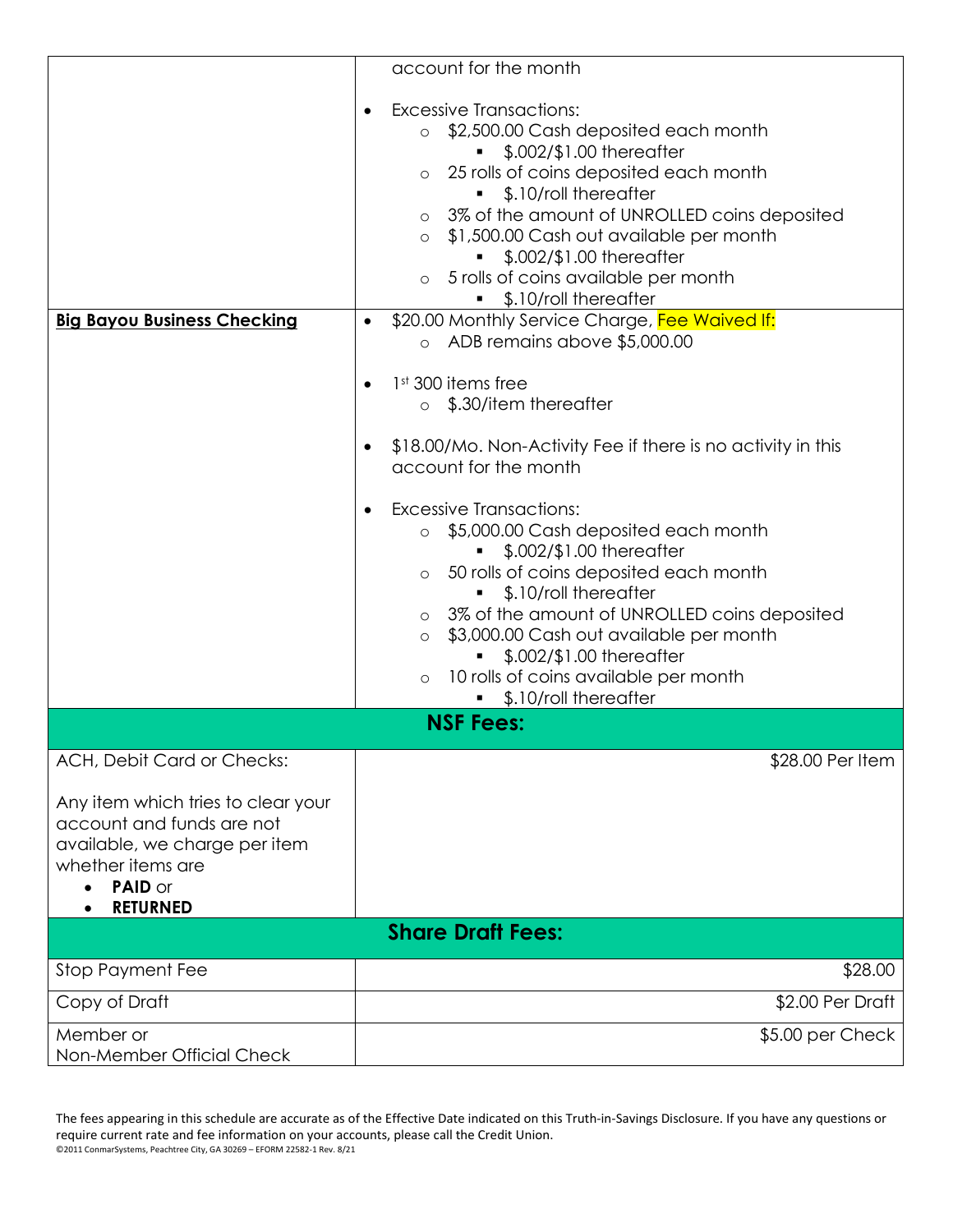| Courtesy Pay                                                                                                                                                                                                                                                                  |                                                                                                 |  |
|-------------------------------------------------------------------------------------------------------------------------------------------------------------------------------------------------------------------------------------------------------------------------------|-------------------------------------------------------------------------------------------------|--|
| A Service that allows us to PAY an<br>item presented for payment from<br>your checking acct. even if it<br>causes the account to become<br>overdrawn. This may include<br>checks, ACH, in-person<br>withdrawals, ATM withdrawals,<br>debit card and Bill Pay<br>transactions. | <b>Effective 10/1/2021:</b><br>$$28.00 - Each Item$                                             |  |
| <b>Overdraft Transfer</b>                                                                                                                                                                                                                                                     | \$5.00 Per Transfer                                                                             |  |
| Deposited Item Returned                                                                                                                                                                                                                                                       | \$28.00 Per Item                                                                                |  |
| <b>Debit Card Related Fees:</b>                                                                                                                                                                                                                                               |                                                                                                 |  |
| Replacement Debit Card                                                                                                                                                                                                                                                        | \$20.00 per Card (after 1st Free w/Bayou CFCU LOGO)<br>\$10.00 for custom background<br>$\circ$ |  |
| Debit Card / ATM PIN Usage Fee                                                                                                                                                                                                                                                | \$2.00 per Transaction after 6 <sup>th</sup> free withdrawal                                    |  |
| <b>VISA Credit Card Related Fees:</b>                                                                                                                                                                                                                                         |                                                                                                 |  |
| <b>Credit Card Application Fee</b>                                                                                                                                                                                                                                            | \$10.00                                                                                         |  |
| Cash Advance Fee                                                                                                                                                                                                                                                              | $$2.00 - $5.00$                                                                                 |  |
| <b>Balance Transfer Fee</b>                                                                                                                                                                                                                                                   | \$6.00                                                                                          |  |
| Late Payment Fee                                                                                                                                                                                                                                                              | \$25.00                                                                                         |  |
| <b>Replacement Card Fee</b>                                                                                                                                                                                                                                                   | \$10.00                                                                                         |  |
| Over the Limit Fee                                                                                                                                                                                                                                                            | \$20.00                                                                                         |  |
| Returned Payment Fee                                                                                                                                                                                                                                                          | \$28.00                                                                                         |  |
| <b>Statement Check Fee</b>                                                                                                                                                                                                                                                    | \$6.00                                                                                          |  |
| Card Rush Fee (3-4 Days)                                                                                                                                                                                                                                                      | \$15.00                                                                                         |  |
| <b>Card Recovery Fee</b>                                                                                                                                                                                                                                                      | \$75.00                                                                                         |  |
| Document Copy Fee                                                                                                                                                                                                                                                             | \$15.00                                                                                         |  |
| <b>VISA Gift Cards (Non-reloadable)</b>                                                                                                                                                                                                                                       |                                                                                                 |  |
| Member                                                                                                                                                                                                                                                                        | \$2.50 per Card                                                                                 |  |
| Non-Member                                                                                                                                                                                                                                                                    | \$5.00 per Card                                                                                 |  |

The fees appearing in this schedule are accurate as of the Effective Date indicated on this Truth-in-Savings Disclosure. If you have any questions or require current rate and fee information on your accounts, please call the Credit Union. ©2011 ConmarSystems, Peachtree City, GA 30269 – EFORM 22582-1 Rev. 8/21